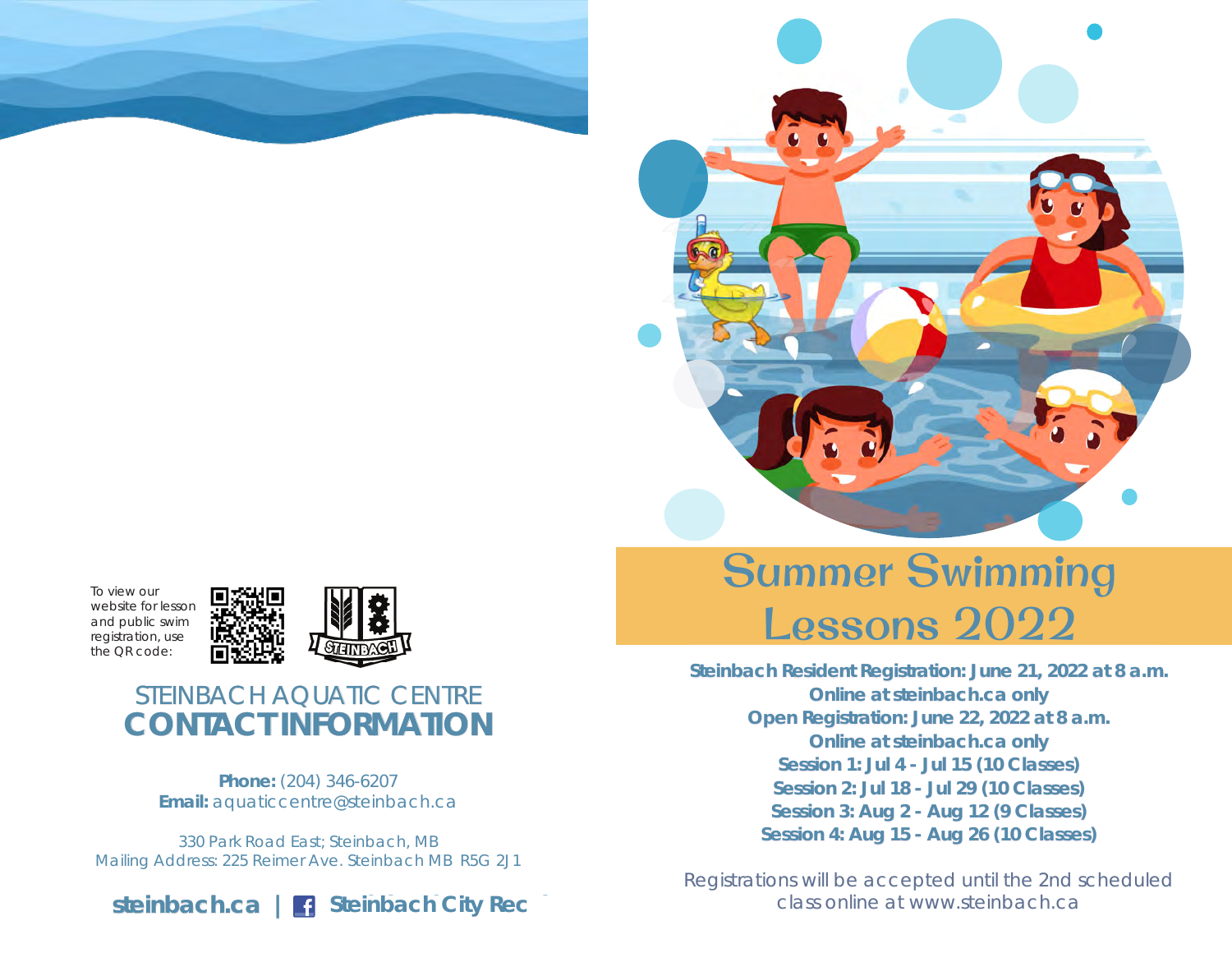### **Things to Do Before Registering:**

### **If you have not already done so, please register for your online account at www.steinbach.ca at least 48 hours before registration day!**

- 1. Do you need to know what level your child should be in?
	- You can look this information up on the last Progress Card that your child received.
	- Call customer service at 204-346-6207. We will be happy to look this up for you and answer any questions you may have.
	- If it has been a while since you last registered, and you think your child is beyond the level last taken, bring your child in for a free evaluation during any Public Swim time before registration day. One of our deck supervisors will explain the results and recommend the appropriate level for your child.
- 2. Review the list of available classes and have a few options chosen in the event your first choice is not available. Schedule information can be viewed at **steinbach.ca.**
- 3. Please ensure you have all your personal information ready to input once registration starts (i.e. Login passwords and form of payment).

### **Resident Priority Registration:**

### Registration is online at www.steinbach.ca only. Phone registrations will NOT be available. **For Steinbach residents registration begins at 8am on June 21, 2022**

### **Open Registration:**

**For both residents and non-residents registration begins at 8am on June 22, 2022**

Registration is online at www.steinbach.ca only. Phone registrations will NOT be available.

# **Private Lesson Registration:**

**For both residents and non-residents registration begins at 8am for special needs and 8:30am for non-special needs on June 23**  *Phone registrations only.*

### IMPORTANT DATE INFORMATION:

### We will be open for public swim on the following holidays: Canada Day - July 1, 2022 Civic Day - August 1, 2022 Labour Day - September 5, 2022

There will be **no classes** on Monday August 1, 2022!

### **STANDARD FIRST AID & CPR COURSE**

**Comprehensive First Aid & CPR techniques for those who need training for work requirements, or who want more knowledge to respond to emergencies in the workplace or home. The course covers a variety of topics from basic (such as cardiovascular & breathing emergencies, CPR Level C, AED, prevention of disease transmission) to in-depth, such as sudden medical conditions and injuries to the head and spine. SFA & CPR C is a pre-requisite for NLS courses.**

**For more information or to register for a session, contact us at the Steinbach Aquatic Center at 204.346.6207, or check the course dates and times on our website: steinbach.ca**

**Registration for these courses can be done throughout the year and does not have to be done on swimming lesson registration days. For more information on the lifeguard training courses please visit our website at www.steinbach.ca or call us at 204.346.6207**

> AM Lessons will be outdoors PM Lessons will be indoors

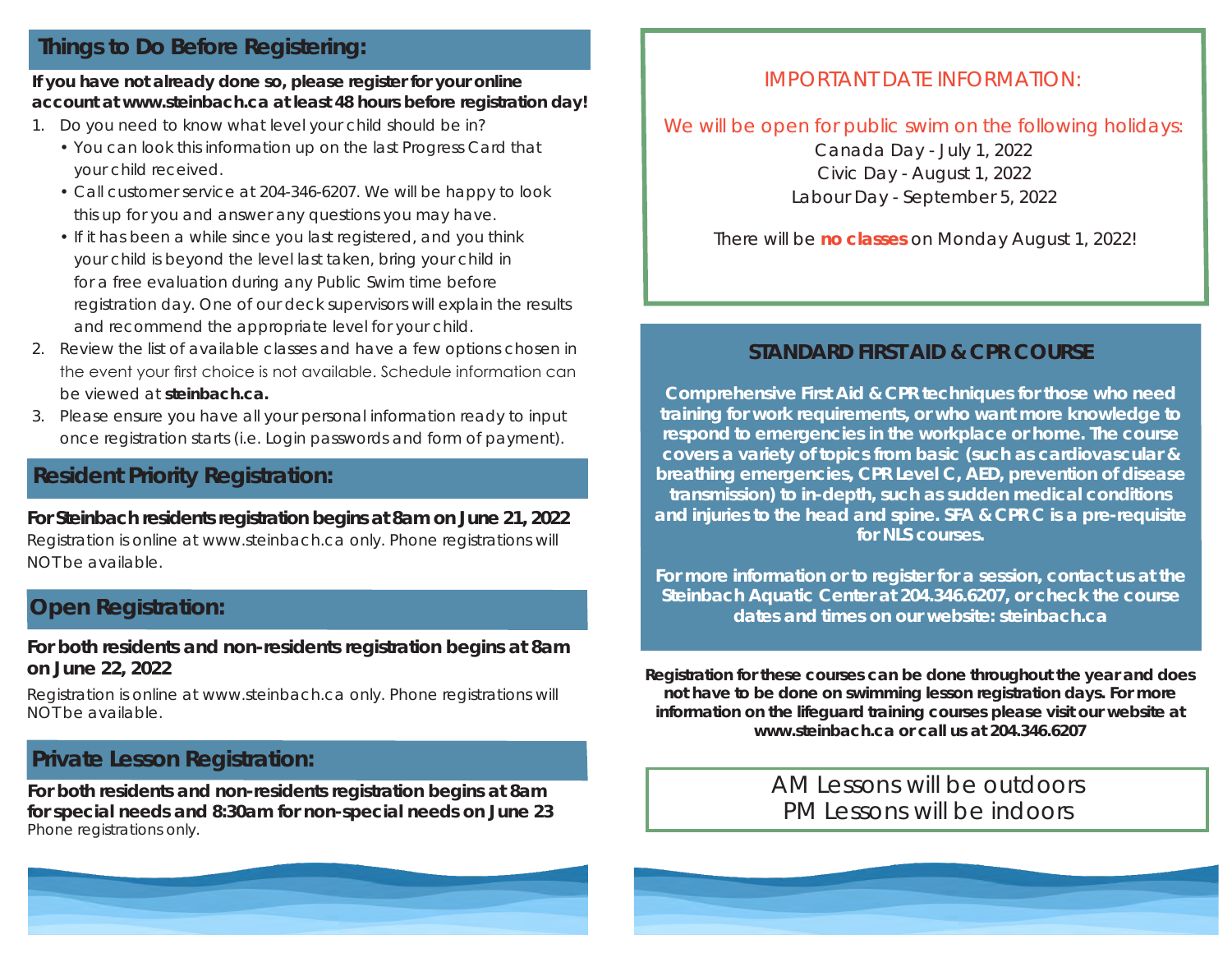# **Lifeguard Training - Life Saving Society Stream**

#### **Bronze Medallion**

CPR Pocket Masks and replacement one-way valves are required for this course and are an additional charge. Pre-requisites: Bronze Star by 1st day of course or 13 years of age by last day of course. 100% attendance is required. This course teaches an understanding of the lifesaving principles embodied in the four components of water rescue education: judgement, knowledge, skill and fitness. Upon successful completion of this course and practical exam, the candidate will be able to take Bronze Cross.

#### **Bronze Cross**

Pre-requisites: Bronze Medallion by 1st day of course (does not need to be current). 100% attendance is required. This course is designed for lifesavers who want the challenge of more advanced training, including an introduction to safe supervision in aquatic facilities. Bronze Cross is the pre-requisite award for all advanced training programs including National Lifeguard Service (NLS) award and the Lifesaving Instructor (LSI) award. Upon completion of this course and practical exam candidates will be certified as an Assistant Lifeguard in Manitoba. Please note that employment as an assistant lifeguard also requires current recognized certification in SFA with CPR " $C$ ".

#### **National Lifeguard**

Pre-requisites: 15 years of age, Bronze Cross (does not need to be current) and recognized SFA with CPR "C" (does not need to be current) by 1st day of course. This 50 hour course (core/pool option) teaches the fundamental skills, knowledge and values of safety supervision and rescues in a pool environment. Candidates are evaluated throughout the course and with a final practical exam. Successful completion of course and exam will certify candidates to Lifeguard in Manitoba. Please note that employment as a lifeguard also requires a current recognized SFA with CPR "C" certification.

### **Cross over to Life Saving Society from Red Cross**

The Canadian Red Cross is no longer offering its life-guarding program and, as a result the Steinbach Aquatic Center will be shifting to the Life Saving Society program. If you currently hold Lifegaurd awards with Red Cross, tranferring over to Life Saving Society **Must be completed by December 31,2022** or you may need to restart from Bronze Medallion.

### **Bronze Cross Transfer**

This course is for people who have never held a Lifesaving Society Bronze Cross course (BC). Taking this course will transfer your Red Cross Assistant Lifeguard certification to Lifesaving Society Bronze Cross certification. All Red Cross Assistant Lifeguard certifications will expire on December 31, 2022.

### **National Lifeguard Transfer**

This course is for people who have never held a Lifesaving Society Lifeguarding course (NLS). Taking this course will transfer your Red Cross Lifeguard certification to Lifesaving Society NLS certification. All Red Cross Lifeguard certifications will expire on December 31, 2022.

# **What is the cost?**

|                                          | Resident | Non-Resident |
|------------------------------------------|----------|--------------|
| Parent & Tot 1 - 3 (30 mins. lesson)     | \$73.00  | \$108.04     |
| Preschool 1 - Swimmer 3 (30 min. lesson) | \$78.00  | \$115.44     |
| Swimmer 4 - Swimmer 5 (45 min. lesson)   | \$88.00  | \$130.24     |
| Swimmer 6- Rookie/Ranger(60 min. lesson) | \$99.00  | \$146.52     |
| Adult 1-3 (45 min. lesson)               | \$92.40  | \$136.75     |

# **Refund Information:**

For any refund processed there is an *\$8.40 administration fee.* In lieu of a refund you may choose to have the amount credited to your account, at no charge, to use at a later date.

Withdrawals from lessons must be made either before the start of lessons or up to the day of the second scheduled lesson.

Withdrawals made before the start of first class will be given a full refund or credit on account.

Withdrawals made up to the day of the second scheduled lesson will be granted a pro-rated refund or credit. Any withdrawals made after this time will only be issued a prorated refund or credit with a valid Medical Certificate.

There will be no refunds or make up classes due to covid related illnesses.

**Note: Holding spots is prohibited. If you register in multiple courses of the same level, an additional administration fee of \$20 will be applied for all withdrawals.** 

#### **The Steinbach Aquatic Centre accepts funding from KidSport and Jumpstart programs.**

To assist with your funding approval and registration, please visit our website steinbach.ca for more information regarding how to apply for funding, and what to do when you have recieved approval for funding to ensure effortless registration**.**

**If you have any further questions regarding funding please call 204.346.6520.**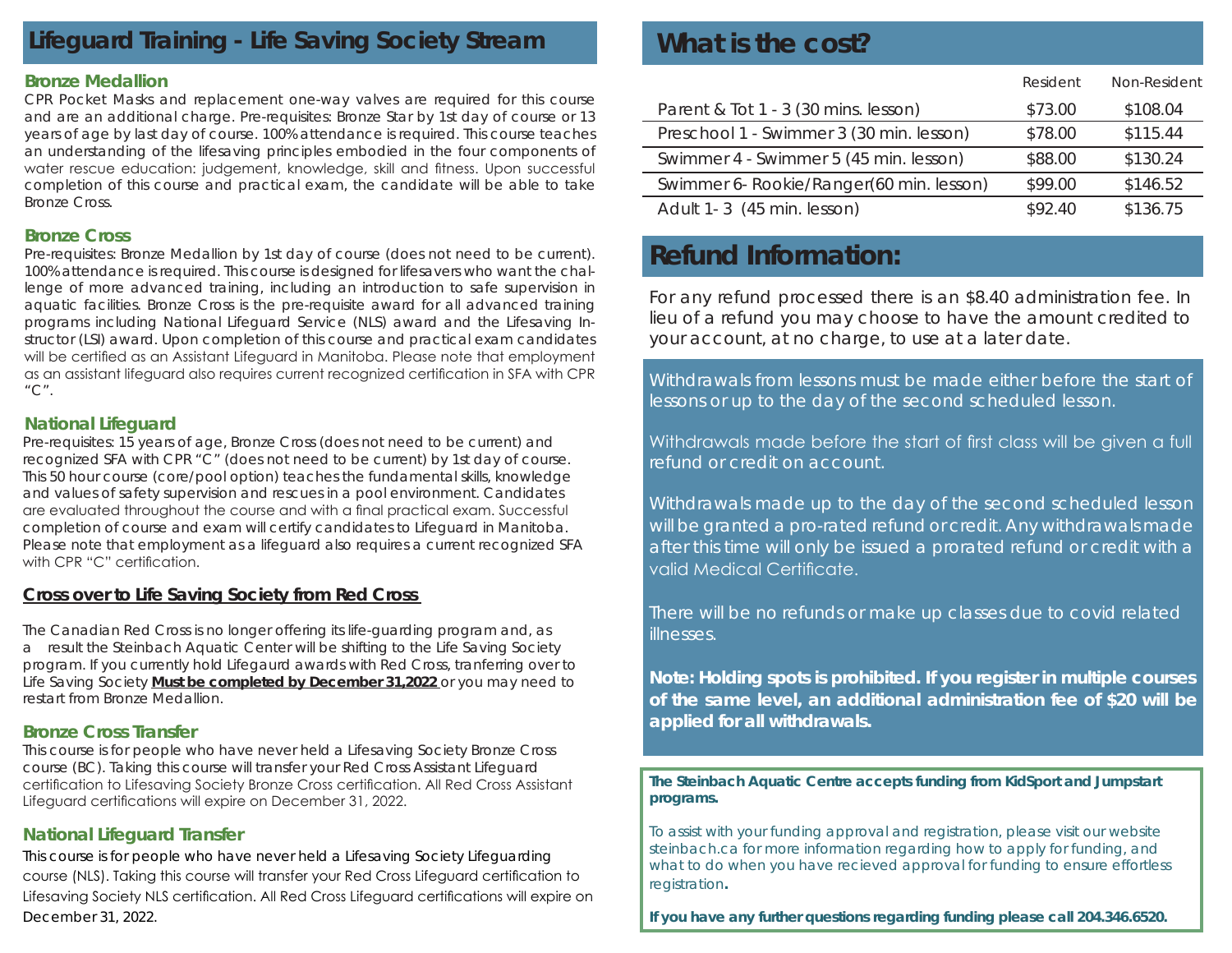### **Parent & Tot** (4 months -36 Months)

| If you are in Red Cross level | Register in Swim for Life Level |
|-------------------------------|---------------------------------|
| Starfish (4-12 Months)        | Parent & Tot 1 (4-12 Months)    |
| Duck(12-24 Months)            | Parent & Tot 2 (12-24 Months)   |
| Sea Turtle (24-36 Months)     | Parent & Tot 3 (24-36 Months)   |

# **Pre-school** (3 - 5 years old)

| If you are in Red Cross level | Register in Swim for Life Level                     |
|-------------------------------|-----------------------------------------------------|
| Sea Otter (3-5 years)         | Preschool 1 (3-5 Years) or<br>Swimmer 1 at 6+ years |
| Salamander (3-5 Years)        | Preschool 2 (3-5 Years) or<br>Swimmer 1 at 6+ years |
| Sunfish (3-5 Years)           | Preschool 3 (3-5 Years or<br>Swimmer 1 at 6+ years) |
| Crocodile (3-5 Years)         | Preschool 4 (3-5 Years or<br>Swimmer 1 at 6+ years) |
| Whale (3-5 Years)             | Preschool 5 (3-5 Years or<br>Swimmer 2 at 6+ years) |

### **Swimmers** (6 + years old )

| If you are in Red Cross level | Register in Swim for Life Level |
|-------------------------------|---------------------------------|
| Swim Kids 1                   | Swimmer 1                       |
| Swim Kids 2 & 3 <sup>*</sup>  | Swimmer 2                       |
| Swim Kids 4                   | Swimmer 3                       |
| Swim Kids 5 & 6               | Swimmer 4                       |
| Swim Kids 7 & 8               | Swimmer 5                       |
| Swim Kids 9                   | Swimmer 6                       |
| Swim Kids 10                  | Rookie / Ranger                 |

\*If your child has taken Swim Kids 3 in the past and had in-completed, and you would like them to take Swimmer 3 instead of Swimmer 2, please bring them in for an evaluation during one of our public swims. Otherwise register for swimmer 2.



**your next birthday party at the Steinbach** 



#### Includes:

-MPR rental for one and a half hours -Free swim admission for the

birthday child, 10 children (ages 3-7) and 2 adults -adults are needed to fulfill the arms length requirement in the pools



arka

Cost for the birthday party packages is \$126.00 (taxes included). Payment for rentals must be made at time of booking to confirm the rental. A \$20 refundable cleaning charge will be added at time of booking and refunded based on completion of the cleaning checklist. **Note:** Multi-purpose room clean up is the responsibility of the renter and is part of the one and a half hour time slot. Call us at 204.346.6207 to book your party early to ensure availability.

**Prices subject to change.**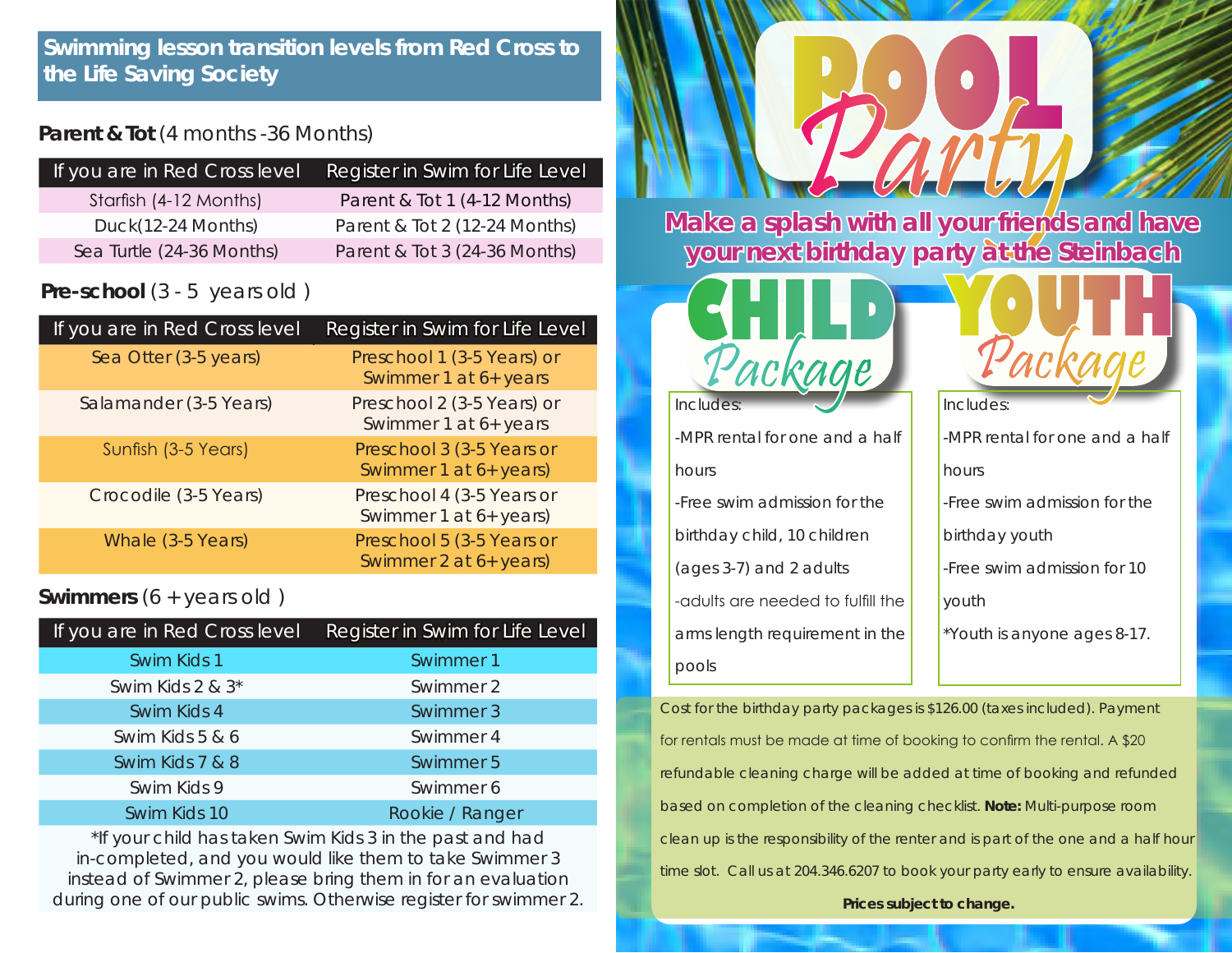| <b>SWIMMER 6</b>                  |                   | Must have completed SWIMMER 5 or be evaluated |                                     |                 |
|-----------------------------------|-------------------|-----------------------------------------------|-------------------------------------|-----------------|
| Barcode                           | <b>Start Date</b> | End Date                                      | <b>Start Time</b>                   | <b>End Time</b> |
| 6672                              | 07/04/2022        | 07/15/2022                                    | 10:10                               | 11:10           |
| <b>ROOKIE/RANGER PATROL SPLIT</b> |                   | evaluated                                     | Must have completed SWIMMER 6 or be |                 |
| <b>Barcode</b>                    | <b>Start Date</b> | End Date                                      | <b>Start Time</b>                   | End Time        |
| 6785                              | 08/02/2022        | 08/12/2022                                    | 17:40                               | 18:40           |

### **Adult and Teens Swimming Lessons (12 years and up)**

### **Adult 1**

**For Adult and teens 12 years and up.**

**This course will teach comfort in the water through attainment of basic floatation, movement and breathing skills. This level is for those who cannot float or put their face in the water.** 

| <b>Barcode</b> | Start Date | End Date   | <b>Start Time</b> | <b>End Time</b> |
|----------------|------------|------------|-------------------|-----------------|
| 6743           | 07/18/2022 | 07/29/2022 | 18:15             | 19:00           |



#### **(Subject to change)**

**Steinbach Priority Resident Registration: Tuesday, September 20 at 8am Open Registration & Homeschools : Wednesday, September 21 at 8am Private Lesson Registration: Thursday, September 22 8am for special needs & 8:30am for non-special needs**



| <b>PARENT &amp; TOT 1/2 SPLIT</b><br>4 - 24 months old |                   |                 | Child Participates with a caregiver                                       |                 |
|--------------------------------------------------------|-------------------|-----------------|---------------------------------------------------------------------------|-----------------|
| Barcode                                                | <b>Start Date</b> | <b>End Date</b> | <b>Start Time</b>                                                         | End Time        |
| 6779                                                   | 08/02/2022        | 08/12/2022      | 17:05                                                                     | 17:35           |
| <b>PARENT &amp; TOT 3</b>                              |                   |                 |                                                                           |                 |
| 2 - 3 years old                                        |                   |                 | Child Participates with a caregiver                                       |                 |
| Barcode                                                | <b>Start Date</b> | <b>End Date</b> | <b>Start Time</b>                                                         | End Time        |
| 6678                                                   | 07/04/2022        | 07/15/2022      | 11:00                                                                     | 11:30           |
| 6683                                                   | 07/04/2022        | 07/15/2022      | 16:30                                                                     | 17:00           |
| 6755                                                   | 08/02/2022        | 08/12/2022      | 09:35                                                                     | 10:05           |
| <b>Preschool 1</b>                                     |                   |                 | Child participates with a caregiver until the instructor phases them out. |                 |
| $3 - 5$ years                                          | the water.        |                 | Children repeating preschool 1 should have an adult ready to go into      |                 |
| Barcode                                                | <b>Start Date</b> | <b>End Date</b> | <b>Start Time</b>                                                         | <b>End Time</b> |
| 6663                                                   | 07/04/2022        | 07/15/2022      | 09:35                                                                     | 10:05           |
| 6670                                                   | 07/04/2022        | 07/15/2022      | 10:10                                                                     | 10:40           |
| 6677                                                   | 07/04/2022        | 07/15/2022      | 11:00                                                                     | 11:30           |
| 6680                                                   | 07/04/2022        | 07/15/2022      | 16:30                                                                     | 17:00           |
| 6687                                                   | 07/04/2022        | 07/15/2022      | 17:05                                                                     | 17:35           |
| 6696                                                   | 07/04/2022        | 07/15/2022      | 17:40                                                                     | 18:10           |
| 6701                                                   | 07/04/2022        | 07/15/2022      | 18:30                                                                     | 19:00           |
| 6705                                                   | 07/18/2022        | 07/29/2022      | 09:00                                                                     | 09:30           |
| 6713                                                   | 07/18/2022        | 07/29/2022      | 09:50                                                                     | 10:20           |
| 6721                                                   | 07/18/2022        | 07/29/2022      | 10:45                                                                     | 11:15           |
| 6731                                                   | 07/18/2022        | 07/29/2022      | 17:05                                                                     | 17:35           |
| 6736                                                   | 07/18/2022        | 07/29/2022      | 17:40                                                                     | 18:10           |
| 6746                                                   | 07/18/2022        | 07/29/2022      | 18:30                                                                     | 19:00           |
| 6747                                                   | 08/02/2022        | 08/12/2022      | 09:00                                                                     | 09:30           |
| 6758                                                   | 08/02/2022        | 08/12/2022      | 09:35                                                                     | 10:05           |
| 6762                                                   | 08/02/2022        | 08/12/2022      | 10:10                                                                     | 10:40           |
| 6768                                                   | 08/02/2022        | 08/12/2022      | 10:45                                                                     | 11:15           |
| 6771                                                   | 08/02/2022        | 08/12/2022      | 16:30                                                                     | 17:00           |
| 6786                                                   | 08/02/2022        | 08/12/2022      | 17:40                                                                     | 18:10           |
| 6792                                                   | 08/02/2022        | 08/12/2022      | 18:30                                                                     | 19:00           |
| 6798                                                   | 08/15/2022        | 08/26/2022      | 09:00                                                                     | 09:30           |
| 6806                                                   | 08/15/2022        | 08/26/2022      | 09:35                                                                     | 10:05           |
| 6816                                                   | 08/15/2022        | 08/26/2022      | 10:45                                                                     | 11:15           |
| 6820                                                   | 08/15/2022        | 08/26/2022      | 16:30                                                                     | 17:00           |
| 6828                                                   | 08/15/2022        | 08/26/2022      | 17:05                                                                     | 17:35           |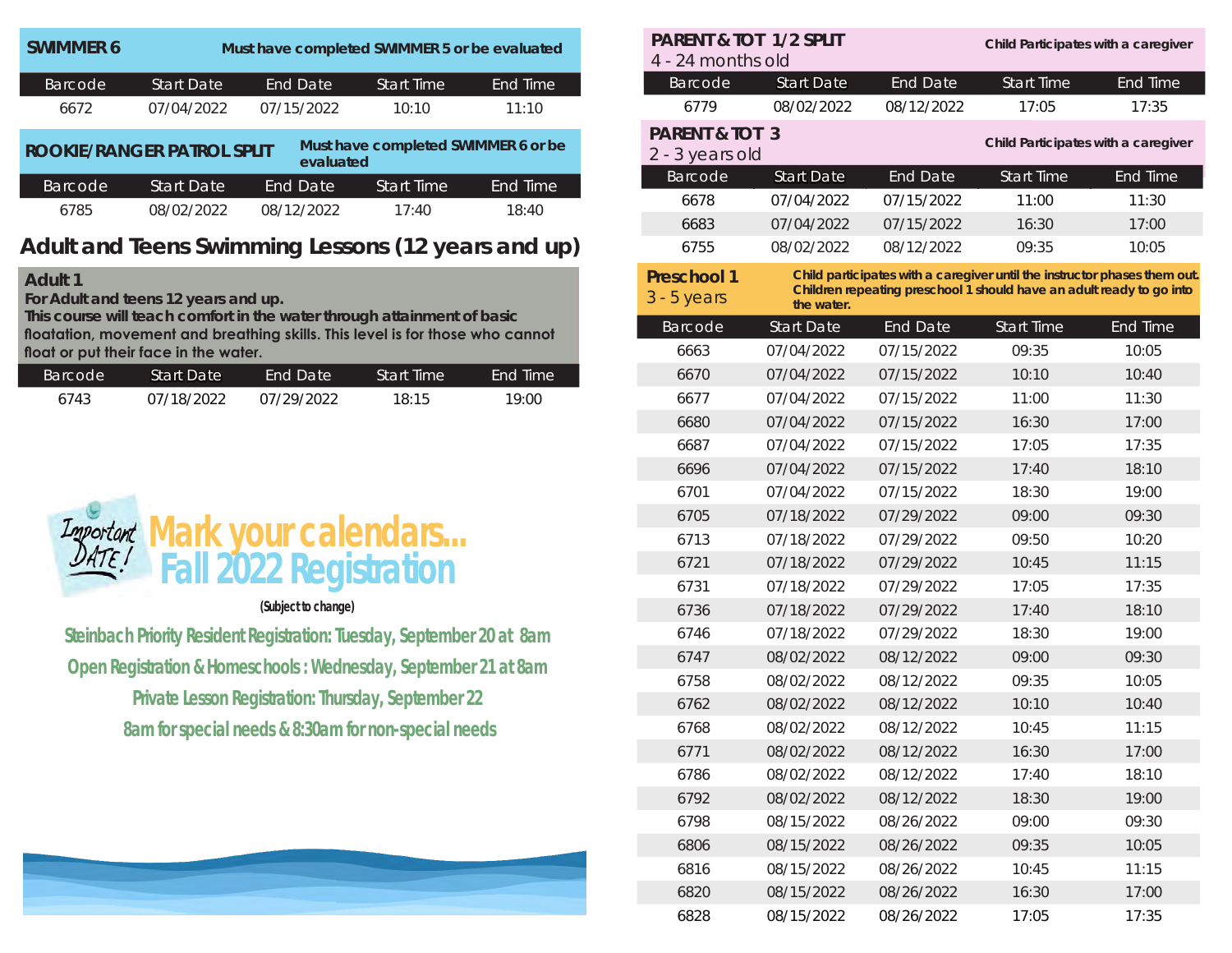| Preschool 1    |            |            |            | Continued |
|----------------|------------|------------|------------|-----------|
| <b>Barcode</b> | Start Date | End Date   | Start Time | End Time  |
| 6835           | 08/15/2022 | 08/26/2022 | 17:40      | 18:10     |
| 6840           | 08/15/2022 | 08/26/2022 | 18.15      | 18:45     |

| Preschool 2 |                   | Must have completed Preschool 1 or be evaluated |                   |                 |
|-------------|-------------------|-------------------------------------------------|-------------------|-----------------|
| Barcode     | <b>Start Date</b> | <b>End Date</b>                                 | <b>Start Time</b> | <b>End Time</b> |
| 6661        | 07/04/2022        | 07/15/2022                                      | 09:00             | 09:30           |
| 6689        | 07/04/2022        | 07/15/2022                                      | 17:05             | 17:35           |
| 6712        | 07/18/2022        | 07/29/2022                                      | 09:35             | 10:05           |
| 6714        | 07/18/2022        | 07/29/2022                                      | 10:10             | 10:40           |
| 6733        | 07/18/2022        | 07/29/2022                                      | 17:05             | 17:35           |
| 6750        | 08/02/2022        | 08/12/2022                                      | 09:00             | 09:30           |
| 6760        | 08/02/2022        | 08/12/2022                                      | 10:10             | 10:40           |
| 6774        | 08/02/2022        | 08/12/2022                                      | 16:30             | 17:00           |
| 6787        | 08/02/2022        | 08/12/2022                                      | 17:55             | 18:25           |
| 6796        | 08/15/2022        | 08/26/2022                                      | 09:00             | 09:30           |
| 6810        | 08/15/2022        | 08/26/2022                                      | 10:10             | 10:40           |
| 6823        | 08/15/2022        | 08/26/2022                                      | 16:30             | 17:00           |

| Must have completed Preschool 2 or be evaluated |            |                   |          |
|-------------------------------------------------|------------|-------------------|----------|
| <b>Start Date</b>                               | End Date   | <b>Start Time</b> | End Time |
| 08/02/2022                                      | 08/12/2022 | 09:35             | 10:05    |
| 08/15/2022                                      | 08/26/2022 | 09:35             | 10:05    |
|                                                 |            |                   |          |



| <b>SWIMMER 4</b> |                   | Must have completed SWIMMER 3 or be evaluated |                   |          |
|------------------|-------------------|-----------------------------------------------|-------------------|----------|
| Barcode          | <b>Start Date</b> | <b>End Date</b>                               | <b>Start Time</b> | End Time |
| 6665             | 07/04/2022        | 07/15/2022                                    | 09:35             | 10:20    |
| 6681             | 07/04/2022        | 07/15/2022                                    | 16:30             | 17:15    |
| 6693             | 07/04/2022        | 07/15/2022                                    | 17:40             | 18:25    |
| 6707             | 07/18/2022        | 07/29/2022                                    | 09:00             | 09:45    |
| 6715             | 07/18/2022        | 07/29/2022                                    | 10:10             | 10:55    |
| 6720             | 07/18/2022        | 07/29/2022                                    | 10:45             | 11:30    |
| 6724             | 07/18/2022        | 07/29/2022                                    | 16:30             | 17:15    |
| 6732             | 07/18/2022        | 07/29/2022                                    | 17:05             | 17:55    |
| 6741             | 07/18/2022        | 07/29/2022                                    | 17:55             | 18:40    |
| 6761             | 08/02/2022        | 08/12/2022                                    | 10:10             | 10:55    |
| 6776             | 08/02/2022        | 08/12/2022                                    | 16:30             | 17:15    |
| 6783             | 08/02/2022        | 08/12/2022                                    | 17:40             | 18:25    |
| 6788             | 08/02/2022        | 08/12/2022                                    | 18:15             | 19:00    |
| 6803             | 08/15/2022        | 08/26/2022                                    | 09:35             | 10:20    |
| 6822             | 08/15/2022        | 08/26/2022                                    | 16:30             | 17:15    |
| 6826             | 08/15/2022        | 08/26/2022                                    | 17:05             | 17:50    |
| 6841             | 08/15/2022        | 08/26/2022                                    | 18:15             | 19:00    |

| <b>SWIMMER 5</b> |                   | Must have completed SWIMMER 4 or be evaluated |                   |          |
|------------------|-------------------|-----------------------------------------------|-------------------|----------|
| <b>Barcode</b>   | <b>Start Date</b> | <b>End Date</b>                               | <b>Start Time</b> | End Time |
| 6671             | 07/04/2022        | 07/15/2022                                    | 10:10             | 10:55    |
| 6694             | 07/04/2022        | 07/15/2022                                    | 17:40             | 18:25    |
| 6729             | 07/18/2022        | 07/29/2022                                    | 16:30             | 17:15    |
| 6763             | 08/02/2022        | 08/12/2022                                    | 10:10             | 10:55    |
| 6778             | 08/02/2022        | 08/12/2022                                    | 17:05             | 17:50    |
| 6807             | 08/15/2022        | 08/26/2022                                    | 09:35             | 10:20    |

We carry a selection of swimming accessories for sale. Please see our display case in the main lobby and speak to one of our customer service representatives at the front desk.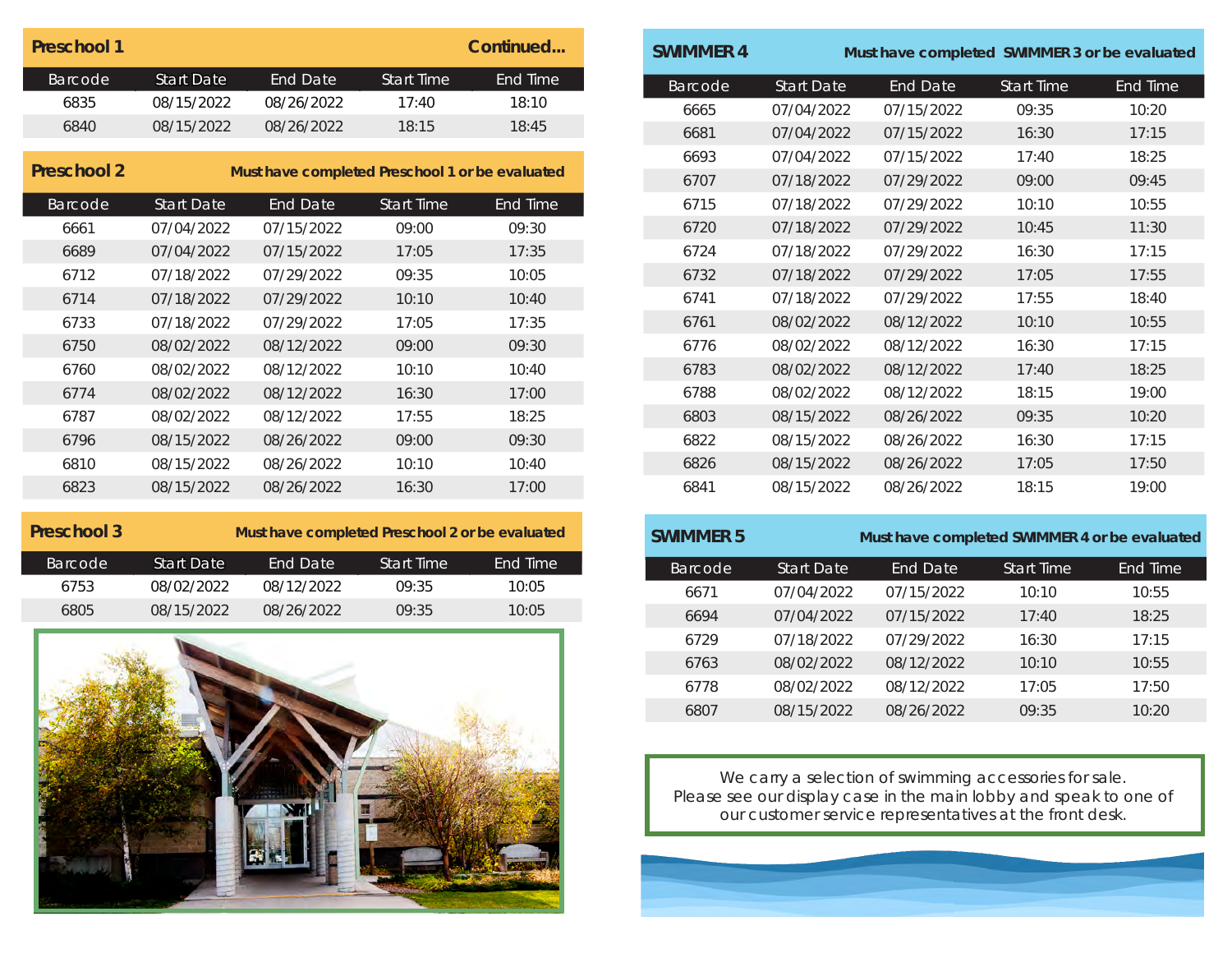| <b>SWIMMER 3</b> |                   | Must have completed SWIMMER 2 or be evaluated |                   |          |  |
|------------------|-------------------|-----------------------------------------------|-------------------|----------|--|
| Barcode          | <b>Start Date</b> | End Date                                      | <b>Start Time</b> | End Time |  |
| 6656             | 07/04/2022        | 07/15/2022                                    | 09:00             | 09:30    |  |
| 6675             | 07/04/2022        | 07/15/2022                                    | 10:45             | 11:15    |  |
| 6690             | 07/04/2022        | 07/15/2022                                    | 17:05             | 17:35    |  |
| 6699             | 07/04/2022        | 07/15/2022                                    | 18:15             | 18:45    |  |
| 6709             | 07/18/2022        | 07/29/2022                                    | 09:35             | 10:05    |  |
| 6737             | 07/18/2022        | 07/29/2022                                    | 17:40             | 18:10    |  |
| 6752             | 08/02/2022        | 08/12/2022                                    | 09:00             | 09:30    |  |
| 6754             | 08/02/2022        | 08/12/2022                                    | 09:35             | 10:05    |  |
| 6767             | 08/02/2022        | 08/12/2022                                    | 10:45             | 11:15    |  |
| 6772             | 08/02/2022        | 08/12/2022                                    | 16:30             | 17:00    |  |
| 6781             | 08/02/2022        | 08/12/2022                                    | 17:05             | 17:35    |  |
| 6815             | 08/15/2022        | 08/26/2022                                    | 10:45             | 11:15    |  |
| 6821             | 08/15/2022        | 08/26/2022                                    | 16:30             | 17:00    |  |
| 6836             | 08/15/2022        | 08/26/2022                                    | 17:55             | 18:25    |  |



|                | SWIMMER 1 - 6 years and up |                 | May register at age 5 if completed<br>Preschool 4 or a higher preschool level |                 |
|----------------|----------------------------|-----------------|-------------------------------------------------------------------------------|-----------------|
| <b>Barcode</b> | <b>Start Date</b>          | <b>End Date</b> | <b>Start Time</b>                                                             | <b>End Time</b> |
| 6659           | 07/04/2022                 | 07/15/2022      | 09:00                                                                         | 09:30           |
| 6666           | 07/04/2022                 | 07/15/2022      | 09:35                                                                         | 10:05           |
| 6667           | 07/04/2022                 | 07/15/2022      | 09:35                                                                         | 10:05           |
| 6668           | 07/04/2022                 | 07/15/2022      | 10:10                                                                         | 10:40           |
| 6676           | 07/04/2022                 | 07/15/2022      | 10:45                                                                         | 11:15           |
| 6685           | 07/04/2022                 | 07/15/2022      | 16:30                                                                         | 17:00           |
| 6691           | 07/04/2022                 | 07/15/2022      | 17:20                                                                         | 17:50           |
| 6692           | 07/04/2022                 | 07/15/2022      | 17:40                                                                         | 18:10           |
| 6695           | 07/04/2022                 | 07/15/2022      | 17:40                                                                         | 18:10           |
| 6706           | 07/18/2022                 | 07/29/2022      | 09:00                                                                         | 09:30           |
| 6710           | 07/18/2022                 | 07/29/2022      | 09:35                                                                         | 10:05           |
| 6717           | 07/18/2022                 | 07/29/2022      | 10:10                                                                         | 10:40           |
| 6718           | 07/18/2022                 | 07/29/2022      | 10:25                                                                         | 10:55           |
| 6719           | 07/18/2022                 | 07/29/2022      | 10:45                                                                         | 11:15           |
| 6728           | 07/18/2022                 | 07/29/2022      | 16:30                                                                         | 17:00           |
| 6734           | 07/18/2022                 | 07/29/2022      | 17:20                                                                         | 17:50           |
| 6735           | 07/18/2022                 | 07/29/2022      | 17:20                                                                         | 17:50           |
| 6740           | 07/18/2022                 | 07/29/2022      | 17:55                                                                         | 18:25           |
| 6744           | 07/18/2022                 | 07/29/2022      | 18:15                                                                         | 18:45           |
| 6748           | 08/02/2022                 | 08/12/2022      | 09:00                                                                         | 09:30           |
| 6764           | 08/02/2022                 | 08/12/2022      | 10:10                                                                         | 10:40           |
| 6769           | 08/02/2022                 | 08/12/2022      | 11:00                                                                         | 11:30           |
| 6773           | 08/02/2022                 | 08/12/2022      | 16:30                                                                         | 17:00           |
| 6777           | 08/02/2022                 | 08/12/2022      | 17:05                                                                         | 17:35           |
| 6782           | 08/02/2022                 | 08/12/2022      | 17:20                                                                         | 17:50           |
| 6789           | 08/02/2022                 | 08/12/2022      | 18:15                                                                         | 18:45           |
| 6800           | 08/15/2022                 | 08/26/2022      | 09:00                                                                         | 09:30           |
| 6809           | 08/15/2022                 | 08/26/2022      | 10:10                                                                         | 10:40           |
| 6812           | 08/15/2022                 | 08/26/2022      | 10:25                                                                         | 10:55           |
| 6814           | 08/15/2022                 | 08/26/2022      | 10:45                                                                         | 11:15           |
| 6825           | 08/15/2022                 | 08/26/2022      | 16:30                                                                         | 17:00           |